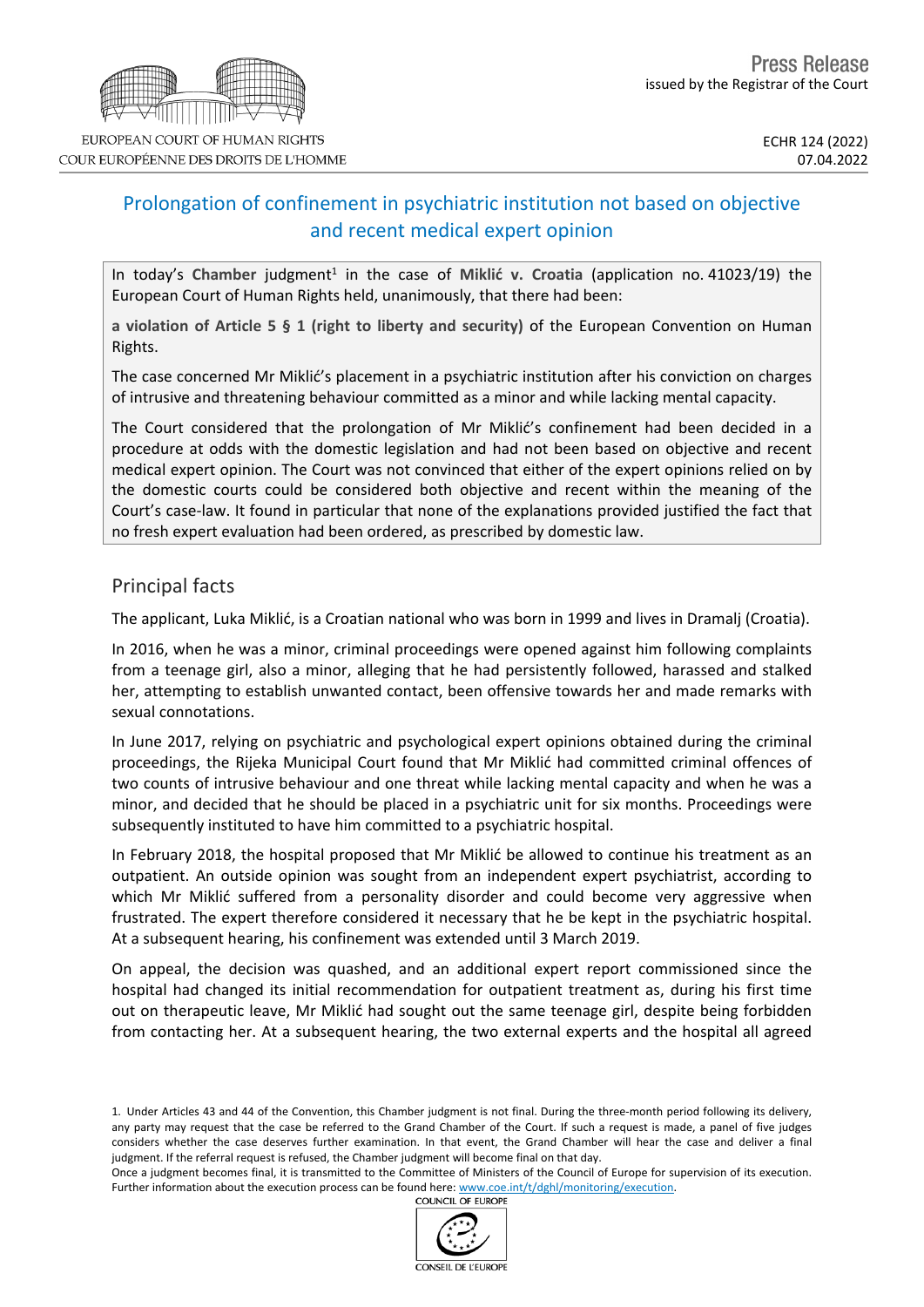on the diagnosis and agreed that Mr Miklić should continue to be treated in a closed institution. His appeal was dismissed.

In the meantime, on 8 November 2018, Mr Miklić requested that he be released and allowed to continue his treatment outside the hospital. He based his request on a privately commissioned expert medical evaluation, which recommended that treatment in the community be considered, with the involvement of his parents in the process and regular reporting to a psychiatrist.

The court forwarded the applicant's request for release to the hospital on 31 January 2019, which filed comments on his proposal and applied for the continuation of Mr Miklić's hospital placement, refuting certain statements contained in the expert report, and stating that he was not yet ready for outpatient treatment. The hospital's submissions were not forwarded to Mr Miklić but were served on his lawyer at the hearing itself.

Mr Miklić's lawyer contested the hospital's application, emphasising that the independent expert's opinion should be heard in court and reiterating her request for a fresh expert opinion. The County Court dismissed the requests and extended Mr Miklić's compulsory confinement until 4 March 2020.

Mr Miklić then lodged a constitutional complaint, claiming that his rights to a fair trial and equality before the law had been violated and that the domestic courts had not duly considered replacing his compulsory confinement with a milder measure, and they had failed to commission a new expert evaluation. In July 2019 the Constitutional Court dismissed his complaint as ill-founded.

According to the Government, Mr Miklić was treated as an outpatient as of 31 January 2020. However, the following summer, his condition deteriorated and, based on a fresh expert recommendation, the court ordered his re-committal to a psychiatric institution. He is still in compulsory confinement in Vrapče Psychiatric Hospital.

## Complaints, procedure and composition of the Court

Relying on Articles 5 § 1 (right to liberty and security) and 6 § 1 (right to a fair hearing) of the Convention, the applicant complained about his compulsory placement in the psychiatric hospital. On the one hand, the court had failed to obtain a fresh expert opinion when ordering the continuation of his confinement and, on the other, it had failed to forward to his lawyer the opinion and the proposal of the hospital prior to the hearing of 13 February 2019, in breach of the equality of arms principle.

The application was lodged with the European Court of Human Rights on 29 July 2019.

Judgment was given by a Chamber of seven judges, composed as follows:

Marko **Bošnjak** (Slovenia), *President*, Péter **Paczolay** (Hungary), Krzysztof **Wojtyczek** (Poland), Alena **Poláčková** (Slovakia), Erik **Wennerström** (Sweden), Raffaele **Sabato** (Italy), Davor **Derenčinović** (Croatia),

and also Renata **Degener**, *Section Registrar.*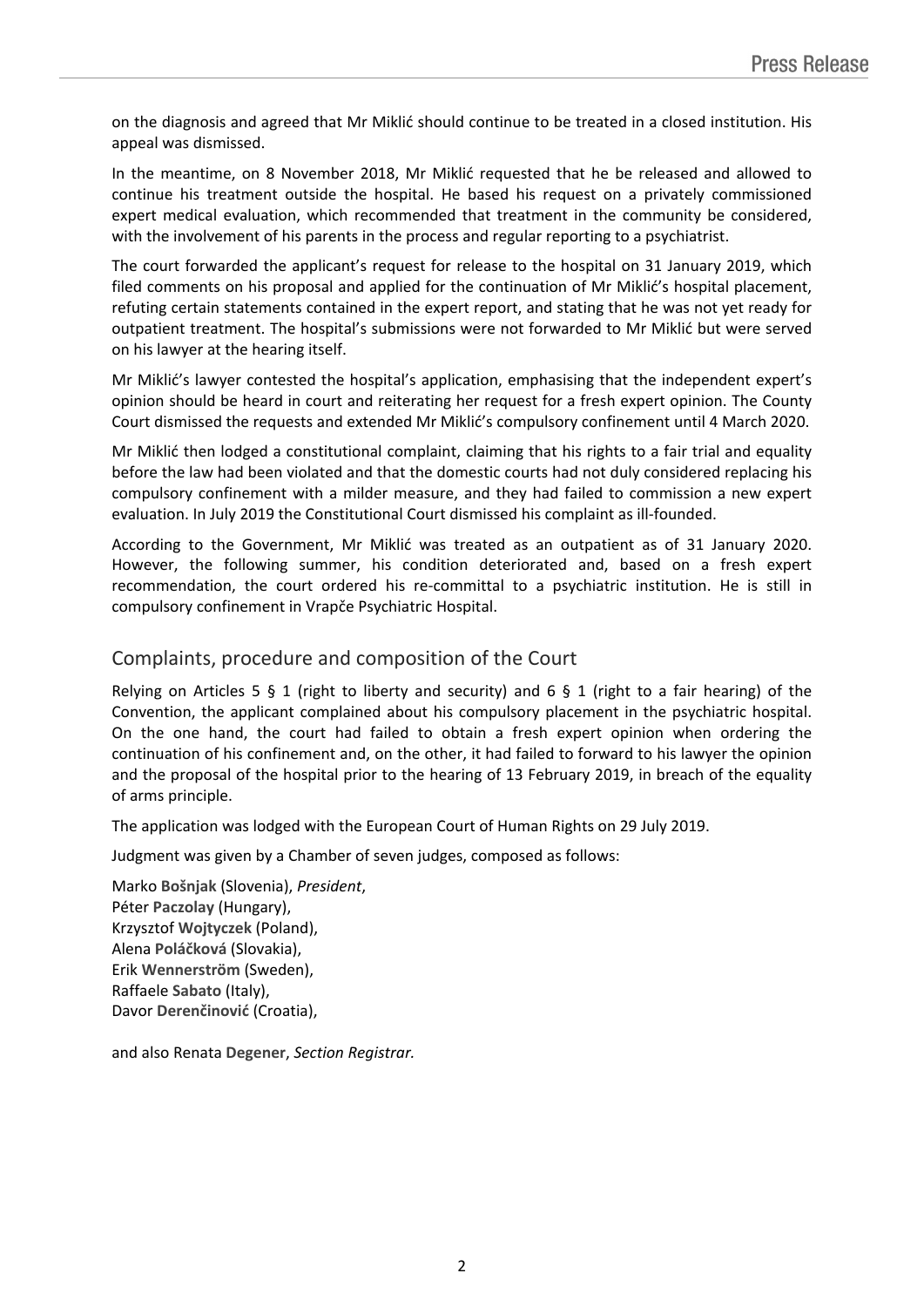# Decision of the Court

### Article 5 § 1

As Mr Miklić's deprivation of liberty had been prolonged twice based on a finding by the domestic courts that he had been suffering from a mental disorder and had therefore been of "unsound mind", the Court decided to examine the complaint under Article 5  $\S$  1 (e) (right to liberty and security) and 4 (right to have lawfulness of detention decided speedily by a court).

The Court reiterated that no deprivation of liberty of a person considered to be of unsound mind could be deemed to be in conformity with Article 5  $\S$  1 (e) if it had been ordered without seeking a sufficiently recent opinion of a medical expert. Given the vulnerability of individuals suffering from mental disorders and the need to put forward weighty reasons to justify any restriction of their rights, the proceedings leading to the involuntary placement of an individual in a psychiatric facility must provide effective guarantees against arbitrariness.

In the present case, the Court observed that, under section 37(2) of the Protection of Persons with Mental Disorders Act, when deciding on the periodic prolongation of a person's compulsory confinement or his or her request for out-of-hospital treatment, the domestic court is, as a rule, obliged to obtain a fresh expert opinion from a person not employed by the institution concerned. Mr Miklić's lawyer had submitted a request for a fresh expert opinion, but her request had been rejected because "the requirements for the continuation of the applicant's compulsory [confinement] had not been called into question". Replying to the same request at the appeal stage, the appellate court stated that an expert evaluation had already been carried out during his treatment. In the Court's view, none of these explanations justified the fact that no fresh expert evaluation had been ordered in Mr Miklić's case, as prescribed by domestic law.

Furthermore, as Mr Miklić rightly pointed out, the Rijeka County Court had had ample time to obtain a fresh expert opinion between the moment he had submitted his proposal for out-patient treatment on 8 November 2018, and the holding of the court hearing on 13 February 2019 before the previous decision expired on 4 March 2019. Instead, despite the fact that the proceedings had been considered urgent under domestic law, the County Court had waited three months before taking any action on Mr Miklić's application for release. The Court did not find any justification for such an excessive delay.

Even assuming that the domestic court had decided to apply the exceptional procedure as prescribed in section 37(3) of the Protection of Persons with Mental Disorders Act, it had not obtained an opinion from a new psychiatric expert. Indeed, the only person who had given an opinion on the need for Mr Miklić's continued confinement, on which the decision of 13 February 2019 was based, was a doctor from the hospital who had been involved in the previous decisions prolonging his confinement.

Having refused Mr Miklić's proposal to obtain a fresh expert opinion, the domestic courts had based their decisions on expert evaluations which had not only initially disagreed on the applicant's diagnosis, but had been carried out one to two years previously. In such circumstances, the Court was not convinced that either of the expert opinions could be considered both objective and recent within the meaning of the Court's case-law. When Mr Miklić's placement was being prolonged for the first time, the appeal court had instructed the first-instance court to obtain a fresh expert report, but it had not done so. Given that Mr Miklić had previously shown changes in his condition, in order to obtain the most accurate information on his mental state at the time of his request for discharge, the court should at least have sought a fresh medical expert opinion at that point.

The Court considered that the assessment of Mr Miklić's mental state when prolonging his placement had been adopted in a procedure at odds with the domestic legislation and had not been based on objective and recent medical expert opinion. His position in the ensuing proceedings had